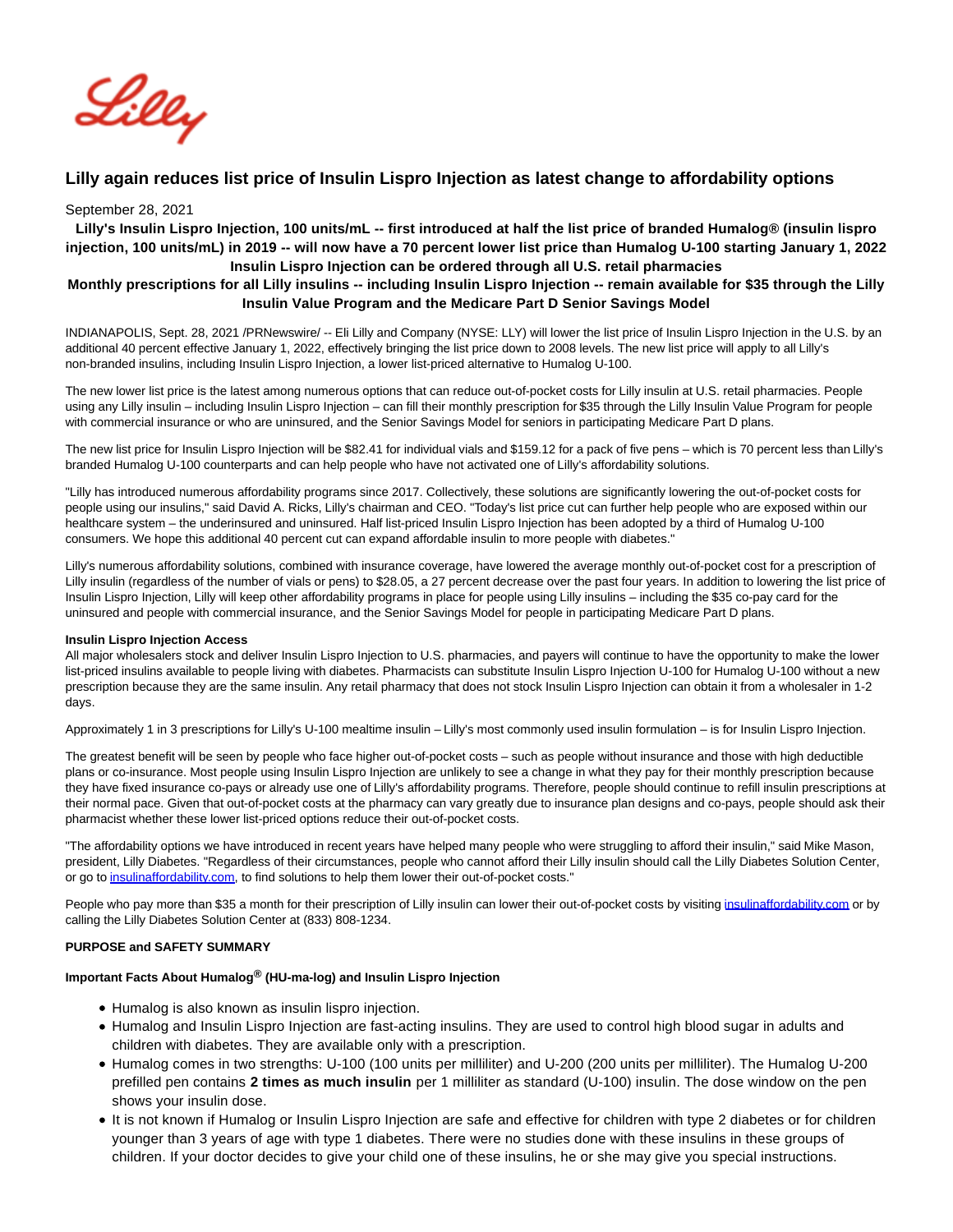## **Important Facts about Humalog® Mix50/50 ™, Humalog® Mix75/25 ™, and Insulin Lispro Protamine and Insulin Lispro Injectable Suspension Mix75/25**

- Humalog Mix50/50 and Humalog Mix75/25 are known as insulin lispro protamine and insulin lispro injectable suspension.
- Humalog Mix50/50, Humalog Mix75/25, and Insulin Lispro Protamine and Insulin Lispro Injectable Suspension Mix75/25 are mixed U-100 insulins. This means they contain a mix of fast-acting and intermediate-acting insulins. They are used to control high blood sugar in people with diabetes. They are available only with a prescription.
- It is not known if Humalog Mix50/50, Humalog Mix75/25, or Insulin Lispro Protamine and Insulin Lispro Injectable Suspension Mix75/25 are safe and effective for children younger than 18 years of age. There were no studies done with these insulins in children younger than 18. If your doctor decides to give your child one of these insulins, he or she may give you special instructions.

**All Humalog and Insulin Lispro Injection products contain insulin lispro. Humalog Mix50/50, Humalog Mix75/25, and Insulin Lispro Protamine and Insulin Lispro Injectable Suspension Mix75/25 contain insulin lispro protamine mixed with insulin lispro.**

## **Warnings**

**Do not take Humalog, Insulin Lispro Injection, Humalog Mix50/50, Humalog Mix75/25, or Insulin Lispro Protamine and Insulin Lispro Injectable Suspension Mix75/25 if you have:**

- symptoms of low blood sugar (hypoglycemia)
- an allergy to insulin lispro products or any of their ingredients.

# **Do not reuse needles or share your insulin injection supplies with other people. This includes your:**

- prefilled pen for use by a single patient
- cartridges
- reusable pen that works with Lilly 3mL cartridges
- needles
- syringes

## **You or the other person can get a serious infection. This can happen even if you change the needle.**

**Do not** change the type of insulin you take or your dose, unless your doctor tells you to. This could cause low or high blood sugar, which could be serious.

**Do not** use a syringe to remove Humalog from your prefilled pen. This can cause you to take too much insulin. Taking too much insulin can lead to severe low blood sugar. This may result in seizures or death.

## **Humalog, Insulin Lispro Injection, Humalog Mix50/50, Humalog Mix75/25, and Insulin Lispro Protamine and Insulin Lispro Injectable Suspension Mix75/25 may cause serious side effects. Some of these can lead to death.** The possible serious side effects are:

- **Low blood sugar.** This can cause:
- dizziness or light-headedness• sweating confusion
- headache blurred vision slurred speech
- shakiness fast heartbeat• anxiety
- irritability mood change hunger

If you are at risk of having severely low blood sugar, your doctor may prescribe a glucagon emergency kit. These are used when your blood sugar becomes too low and you are unable to take sugar by mouth. Glucagon helps your body release sugar into your bloodstream.

# **Severe allergic reaction.**

Get emergency help right away if you have:

- a rash over your whole body• trouble breathing• a fast heartbeat
- - sweating a faint feeling shortness of breath
- extreme drowsiness dizziness confusion
- swelling of your face, tongue, or throat
	- **Low potassium in your blood.** This can lead to severe breathing problems, irregular heartbeat, and death.
	- **Heart failure.** Taking diabetes pills called thiazolidinediones (thIE-uh-zOH-li-dEEn-dIE-OHns), or "TZDs," with insulin lispro products may cause heart failure in some people. This includes people who do not have any heart problems. If you have heart failure, it may get worse if you take TZDs with these insulin lispro products. Tell your doctor if you have any new symptoms of heart failure, or if they get worse. Some symptoms of heart failure include: shortness of breath, swelling of ankles and feet, and sudden weight gain. Your doctor may need to change or stop treatment with TZDs and your insulin lispro product.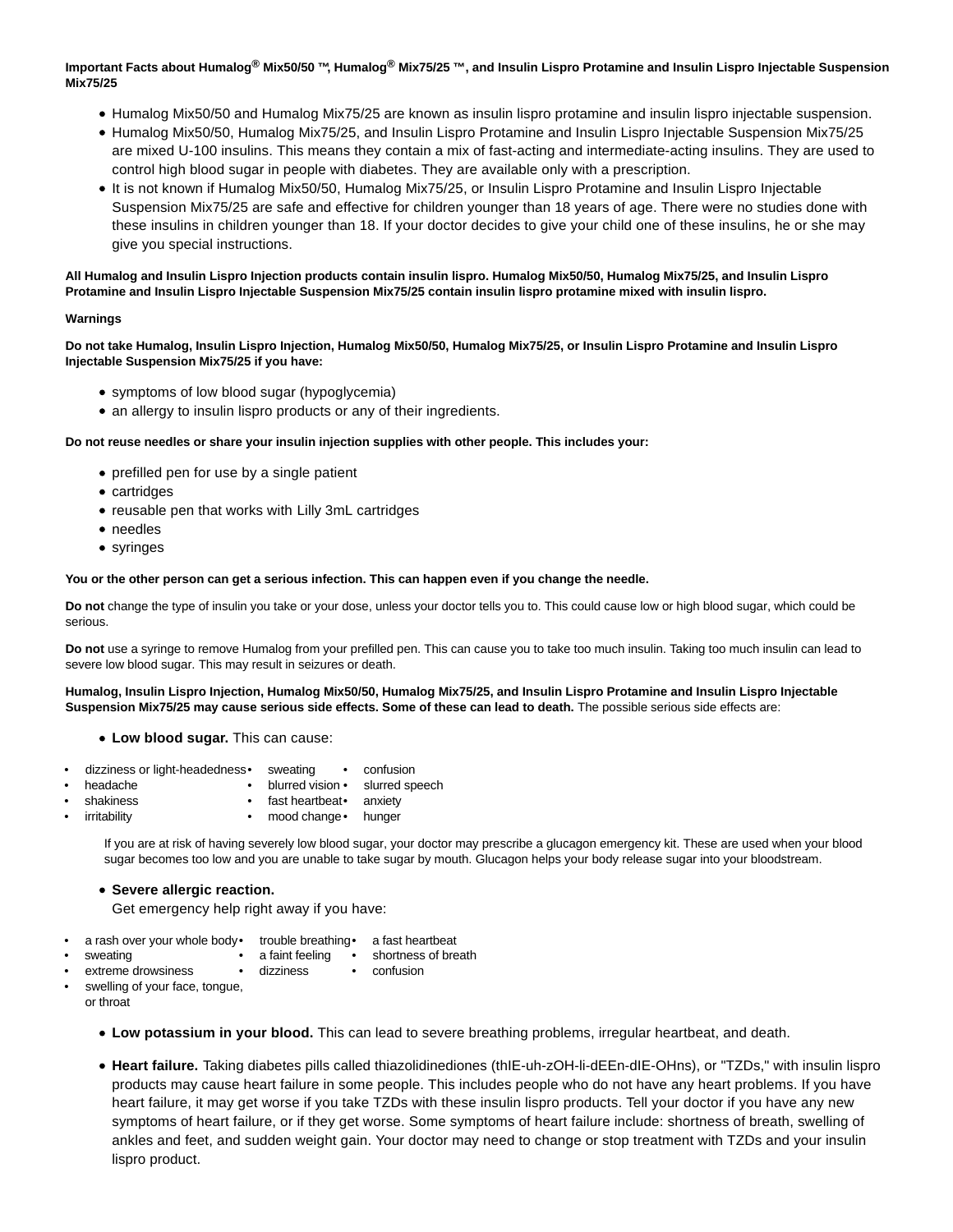**High blood sugar and ketoacidosis.** You can have these serious problems when your insulin pump or infusion set stops working. They can also happen if your insulin is no longer effective. For these reasons, always keep extra insulin injection supplies with you.

## **Common side effects**

The most common side effects of **Humalog, Insulin Lispro Injection, Humalog Mix50/50, Humalog Mix75/25, and Insulin Lispro Protamine and Insulin Lispro Injectable Suspension Mix75/25** are:

- low blood sugar allergic reactions
	-
- reactions where you have injected insulin• changes in fat tissue where you have injected insulin
- swelling of your hands or feet weight gain • itching • rash
	-

**These are not all of the possible side effects.** Tell your doctor if you have any side effects. You can report side effects at 1-800-FDA-1088 or [www.fda.gov/medwatch.](https://c212.net/c/link/?t=0&l=en&o=3304263-1&h=1686243972&u=http%3A%2F%2Fwww.fda.gov%2Fmedwatch&a=www.fda.gov%2Fmedwatch)

## **Before using**

Talk with your doctor about low blood sugar and how to manage it. Also tell your doctor:

- about all of the medicines you take, including over-the-counter medicines, vitamins, and herbal supplements.
- about any other prescription medicines you take, especially ones called TZDs.
- about all of your medical conditions, including if you have heart failure or other heart, liver, or kidney problems.
- if you are pregnant, breastfeeding, or plan to become pregnant or breastfeed.

### **How to take**

Read the **Instructions for Use** that come with your **Humalog, Insulin Lispro Injection, Humalog Mix50/50, Humalog Mix75/25, or Insulin Lispro Protamine and Insulin Lispro Injectable Suspension Mix75/25**. Be sure to take your insulin lispro product and **check your blood sugar levels** exactly as your doctor tells you to. Your doctor may tell you to change your dose because of illness, increased stress, or changes in your weight, diet, or physical activity level. He or she may also tell you to change the amount or time of your dose because of other medicines or different types of insulin you take.

## **Before injecting your insulin lispro product**

You can inject your insulin dose yourself, or you can have a trained caregiver inject it for you. Make sure you or your caregiver:

- Check the insulin label before each injection. This will help you make sure that you are taking the correct insulin.
- Use a new needle for each injection. You can get a serious infection or the wrong dose of insulin if you re-use needles.
- Change (rotate) where you inject your insulin with each dose. This can reduce your chance of getting pits, lumps, or thickened skin where you inject your insulin. **Do not** inject your insulin into the exact same spot or where the skin has pits or lumps. **Avoid** injecting into thickened, tender, bruised, scaly, hard, scarred, or damaged skin.

### **When you are ready to inject**

- If you are taking Humalog or Insulin Lispro Injection, inject it under your skin within 15 minutes before or right after you eat a meal.
- If you are taking Humalog Mix50/50, Humalog Mix75/25, or Insulin Lispro Protamine and Insulin Lispro Injectable Suspension Mix75/25, inject it under your skin within 15 minutes before you eat a meal.

### **Staying safe while taking your insulin lispro product**

To stay safe while taking your insulin, be sure to **never** inject Humalog U-200, Humalog Mix50/50, Humalog Mix75/25, or Insulin Lispro Protamine and Insulin Lispro Injectable Suspension Mix75/25 in your vein, muscle, or with an insulin pump. Also be sure **not to**:

- mix Humalog U-200, Humalog Mix50/50, Humalog Mix75/25, or Insulin Lispro Protamine and Insulin Lispro Injectable Suspension Mix75/25 with other insulins or liquids.
- drive or use heavy machinery until you know how your insulin lispro product affects you.
- drink alcohol or use other medicines that contain alcohol when taking your insulin lispro product.

### **Learn more**

For more information, call 1-800-545-5979 or go to [www.humalog.com o](https://c212.net/c/link/?t=0&l=en&o=3304263-1&h=4199125916&u=http%3A%2F%2Fwww.humalog.com%2F&a=www.humalog.com)r [www.lillyinsulinlispro.com.](https://c212.net/c/link/?t=0&l=en&o=3304263-1&h=687494524&u=https%3A%2F%2Fwww.lillyinsulinlispro.com%2F&a=www.lillyinsulinlispro.com)

This summary provides basic information about Humalog, Insulin Lispro Injection, Humalog Mix50/50, Humalog Mix75/25, and Insulin Lispro Protamine and Insulin Lispro Injectable Suspension Mix75/25. It does not include all information known about these medicines. Read the information that comes with your prescription each time your prescription is filled. This information does not take the place of talking with your doctor. Be sure to talk to your doctor or other health care provider about your insulin lispro product and how to take it. Your doctor is the best person to help you decide if these medicines are right for you.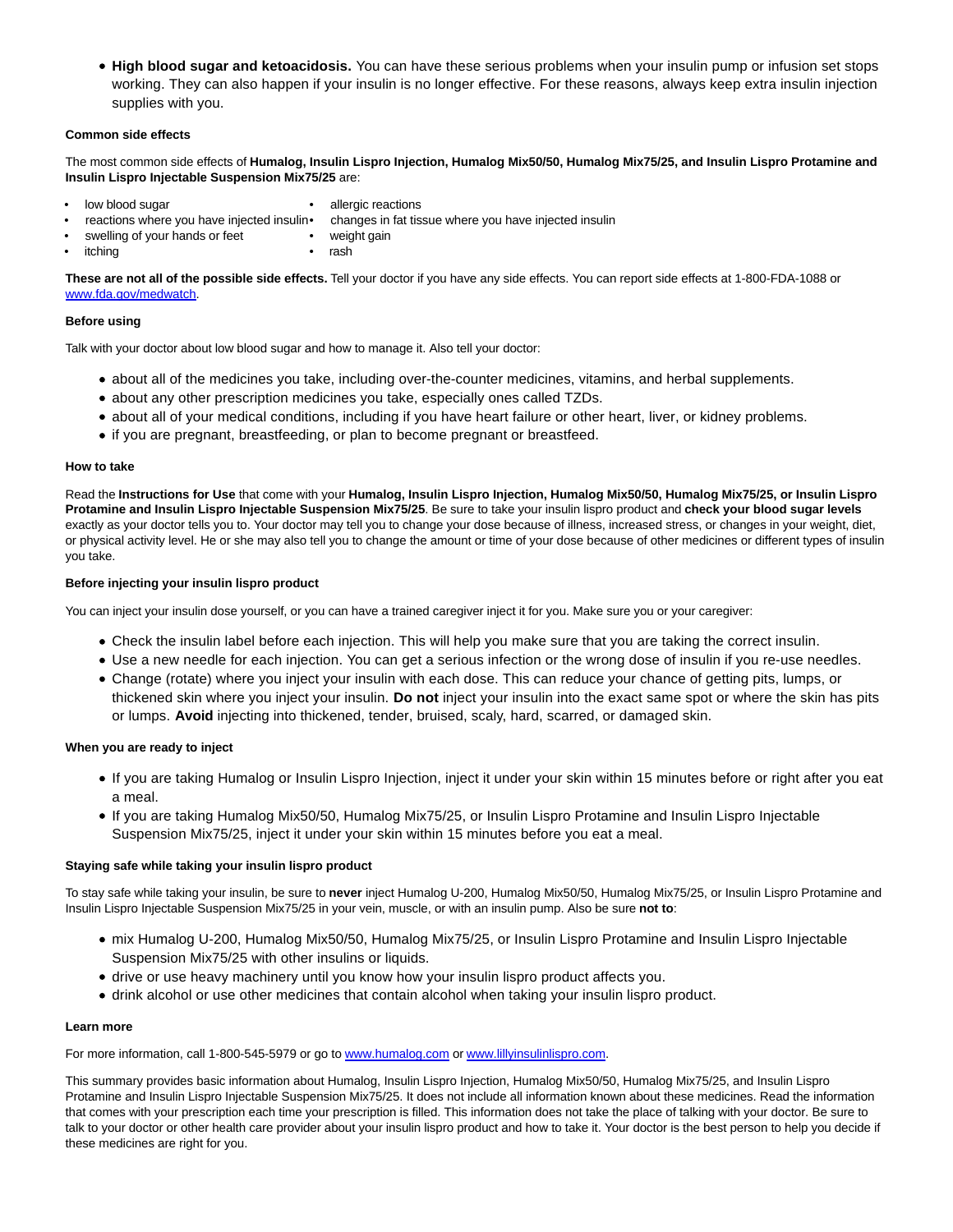Humalog<sup>®</sup>, Humalog<sup>®</sup> Mix50/50 ™, and Humalog<sup>®</sup> Mix75/25 ™ are trademarks and registered trademarks owned or licensed by Eli Lilly and Company, its subsidiaries, or affiliates.

### HI BOI SP U100 75/25 CON BS 10JAN2020

**For additional information, talk to your healthcare providers and please click to access Humalo[g Full Prescribing Information](https://c212.net/c/link/?t=0&l=en&o=3304263-1&h=2300387098&u=http%3A%2F%2Fuspl.lilly.com%2Fhumalog%2Fhumalog.html%3Fs%3Dpi&a=Full+Prescribing+Information) and [Patient](https://c212.net/c/link/?t=0&l=en&o=3304263-1&h=1595305397&u=http%3A%2F%2Fuspl.lilly.com%2Fhumalog%2Fhumalog.html%3Fs%3Dppi0&a=Patient+Information) Information, Humalog U-20[0 Patient Information,](https://c212.net/c/link/?t=0&l=en&o=3304263-1&h=2595644717&u=http%3A%2F%2Fuspl.lilly.com%2Fhumalog%2Fhumalog.html%3FS%3Dppi1&a=Patient+Information) Humalog Mix75/25 [Full Prescribing Information](https://c212.net/c/link/?t=0&l=en&o=3304263-1&h=1024210005&u=http%3A%2F%2Fuspl.lilly.com%2Fhumalog7525%2Fhumalog7525.html%3Fs%3Dpi&a=Full+Prescribing+Information) an[d Patient Information,](https://c212.net/c/link/?t=0&l=en&o=3304263-1&h=2931052104&u=http%3A%2F%2Fuspl.lilly.com%2Fhumalog7525%2Fhumalog7525.html%3Fs%3Dppi&a=Patient+Information) Humalog Mix50/50 [Full Prescribing Information](https://c212.net/c/link/?t=0&l=en&o=3304263-1&h=3020694662&u=http%3A%2F%2Fuspl.lilly.com%2Fhumalog5050%2Fhumalog5050.html%3Fs%3Dpi&a=Full+Prescribing+Information) an[d Patient Information,](https://c212.net/c/link/?t=0&l=en&o=3304263-1&h=787441327&u=http%3A%2F%2Fuspl.lilly.com%2Fhumalog5050%2Fhumalog5050.html%3FS%3Dppi&a=Patient+Information) Insulin Lispro Injection [Full Prescribing Information](https://c212.net/c/link/?t=0&l=en&o=3304263-1&h=262720496&u=http%3A%2F%2Fuspl.lilly.com%2Flispro%2Flispro.html%3Fs%3Dpi&a=Full+Prescribing+Information) and [Patient Information,](https://c212.net/c/link/?t=0&l=en&o=3304263-1&h=732216068&u=http%3A%2F%2Fuspl.lilly.com%2Flispro%2Flispro.html%3Fs%3Dppi&a=Patient+Information) Insulin Lispro Protamine and Insulin Lispro Injectable Suspension Mix75/25 [Full Prescribing Information](https://c212.net/c/link/?t=0&l=en&o=3304263-1&h=491744210&u=http%3A%2F%2Fuspl.lilly.com%2Flispro7525%2Flispro7525.html%3Fs%3Dpi&a=Full+Prescribing+Information) an[d Patient Information.](https://c212.net/c/link/?t=0&l=en&o=3304263-1&h=2821568194&u=http%3A%2F%2Fuspl.lilly.com%2Flispro7525%2Flispro7525.html%3Fs%3Dppi&a=Patient+Information)**

#### **Please see Instructions for Use included with the product.**

#### **About Diabetes**

Approximately 34 million Americans<sup>1</sup> (just over 1 in 10) and an estimated 463 million adults worldwide<sup>2</sup> have diabetes. Type 2 diabetes is the most common type internationally, accounting for an estimated 90 to 95 percent of all diabetes cases in the United States alone.<sup>2</sup> Diabetes is a chronic disease that occurs when the body does not properly produce or use the hormone insulin.

### **About Lilly Diabetes**

Lilly has been a global leader in diabetes care since 1923, when we introduced the world's first commercial insulin. Today we are building upon this heritage by working to meet the diverse needs of people with diabetes and those who care for them. Through research, collaboration and quality manufacturing we strive to make life better for people affected by diabetes and related conditions. We work to deliver breakthrough outcomes through innovative solutions—from medicines and technologies to support programs and more. For the latest updates, visituttp://www.lillydiabetes.com/ or follow us on Twitter: [@LillyDiabetes a](https://c212.net/c/link/?t=0&l=en&o=3304263-1&h=2207604032&u=https%3A%2F%2Fc212.net%2Fc%2Flink%2F%3Ft%3D0%26l%3Den%26o%3D2727845-1%26h%3D633311245%26u%3Dhttps%253A%252F%252Ftwitter.com%252FLillyDiabetes%26a%3D%2540LillyDiabetes&a=%40LillyDiabetes)nd Facebook: [LillyDiabetesUS.](https://c212.net/c/link/?t=0&l=en&o=3304263-1&h=2977189409&u=https%3A%2F%2Fc212.net%2Fc%2Flink%2F%3Ft%3D0%26l%3Den%26o%3D2727845-1%26h%3D1461357238%26u%3Dhttps%253A%252F%252Fwww.facebook.com%252FLillyDiabetesUS%252F%26a%3DLillyDiabetesUS&a=LillyDiabetesUS)

#### **About Eli Lilly and Company**

Lilly is a global health care leader that unites caring with discovery to create medicines that make life better for people around the world. We were founded more than a century ago by a man committed to creating high-quality medicines that meet real needs, and today we remain true to that mission in all our work. Across the globe, Lilly employees work to discover and bring life-changing medicines to those who need them, improve the understanding and management of disease, and give back to communities through philanthropy and volunteerism. To learn more about Lilly, please visit us at **lilly.com** and **lilly.com/newsroom**. P-LLY

#### **Lilly Cautionary Statement Regarding Forward-Looking Statements**

This press release contains forward-looking statements (as that term is defined in the Private Securities Litigation Reform Act of 1995) and reflects Lilly's current beliefs. Among other things, there is no guarantee that future study results will be consistent with study findings to date. For further discussion of these and other risks and uncertainties, see Lilly's Form 10-K and Form 10-Q filings with the United States Securities and Exchange Commission. Except as required by law, Lilly undertakes no duty to update forward-looking statements to reflect events after the date of this release.

#### **References**

- 1. Centers for Disease Control and Prevention. National Diabetes Statistics Report, 2020. Atlanta, GA: Centers for Disease Control and Prevention, U.S. Dept. of Health and Human Services; 2020.
- 2. International Diabetes Federation. IDF Diabetes Atlas, 9th edn. Brussels, Belgium: International Diabetes Federation, 2019. Available at: [http://diabetesatlas.org.](https://c212.net/c/link/?t=0&l=en&o=3304263-1&h=3984274252&u=http%3A%2F%2Fdiabetesatlas.org%2F&a=http%3A%2F%2Fdiabetesatlas.org)

PP-SP-US-0304 09/2021 ©Lilly USA, LLC 2021. All rights reserved.

Refer to:Greg Kueterman; [kueterman\\_gregory\\_andrew@lilly.com;](mailto:kueterman_gregory_andrew@lilly.com) 317-432-5195 (Media) Kristiane Bello; [bello\\_kristiane@lilly.com;](mailto:bello_kristiane@lilly.com) 317-315-9052 (Media) Kevin Hern[; hern\\_kevin\\_r@lilly.com;](mailto:hern_kevin_r@lilly.com) 317-277-1838 (Investors)